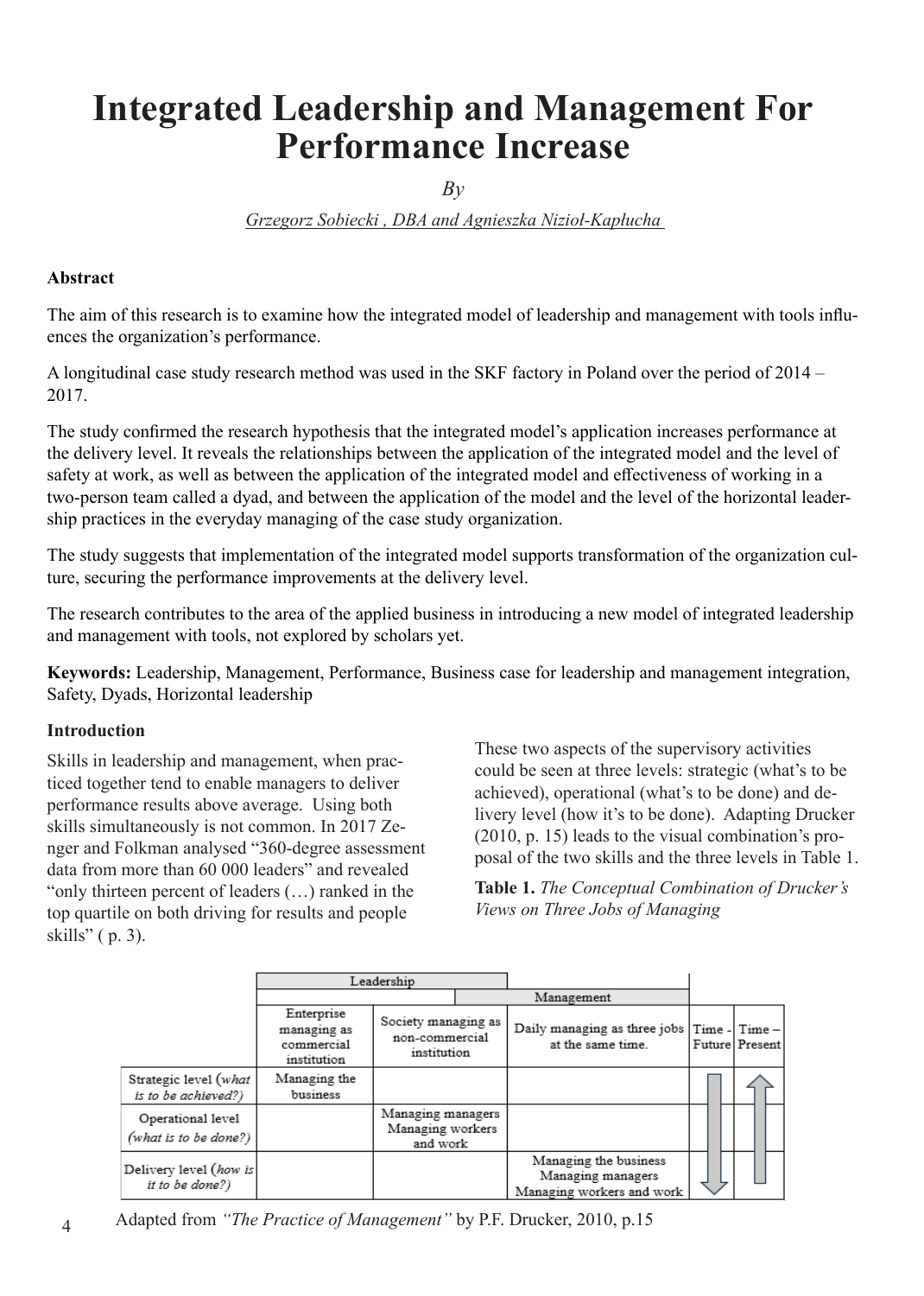Leadership and management are different, and such a claim can be based for instance on the literature in which these activities have been named and described differently for many years. A good example supporting this opinion is a bibliometric research of Haskel and Westlake (2018). They indicate that in 1950-2000 leadership and managment appeared as two separate terms, and leadership was mentioned approximately 12 times less often than management in 1950-1960, up to five times less often in 2000.

The integration of both leadership and management is not present in the research at the delivery level, and even at the strategic level it is scarcely represented. Researchers such as Castro et al. (2015) and Zenger and Folkman (2017), after examining the

HBR bibliography between 1968 and 2013, concluded that very rarely anyone dealt with leadership and management as a common issue, especially in regard to performance results.

Thus, integrating skills in the two competencies, applying them, and relating this integration to performance, seem to lack the methodological support both in the literature and in the research, which suggests that a research gap exists. The position of this gap inside the research field is visualized in Table 2, which presents the research area.



**Table 2.** *The Research Area, Research Field, Research Problem,* 

*Note:* This table was created with material from Pearce and Conger (2003) and other authors. Adapted from "Integrated Leadership and Management for Performance Increase," by G. Sobiecki, 2018, [Unpublished doctoral dissertation]. SBS Swiss Business School, Zurich, Switzerland.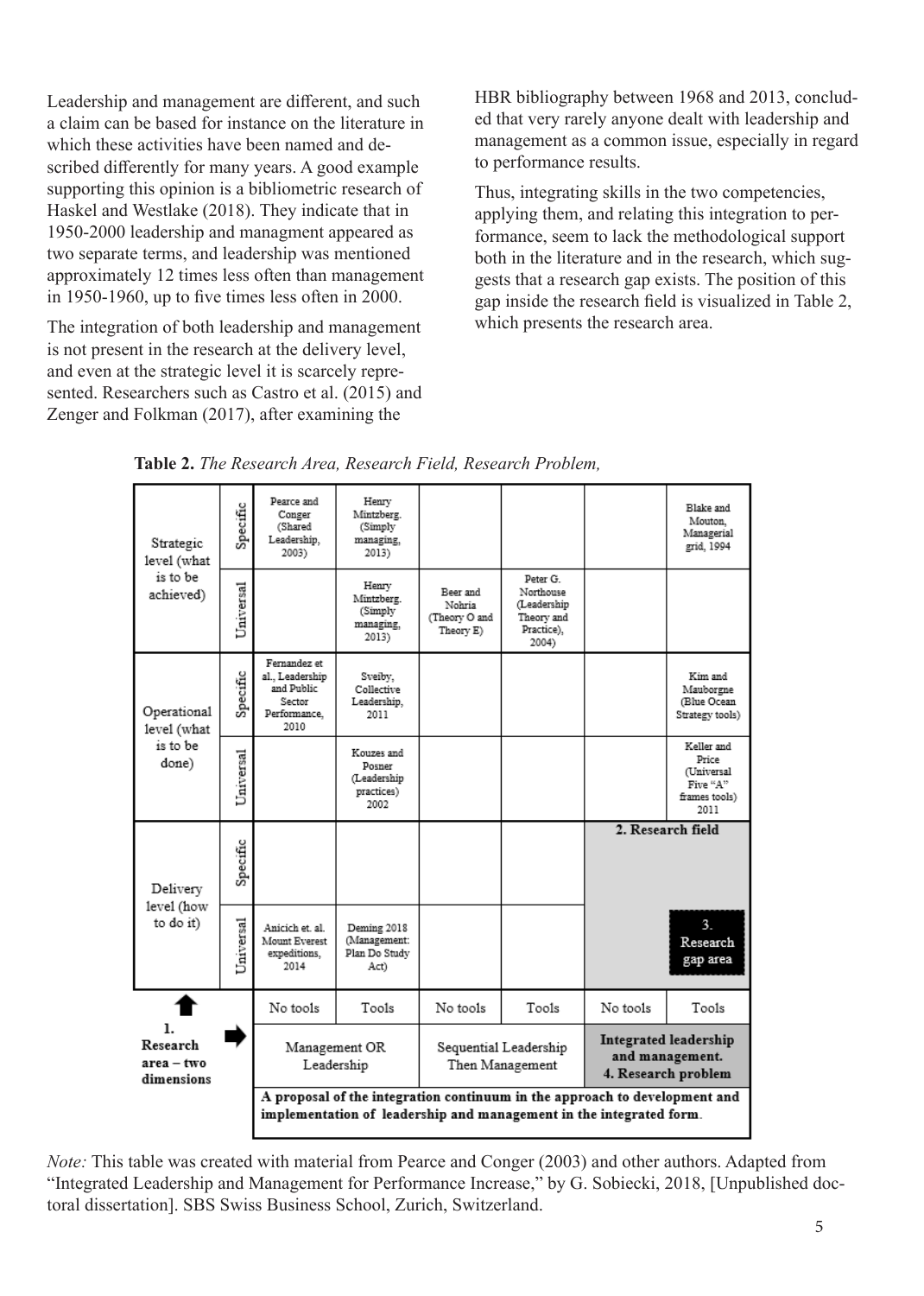A map of publications distributed on the model reveals that literature has not been focused on the research field and the research gap. Thus there is neither a practical methodology nor tools available at the delivery level to practice integrated leadership and management on a daily basis.

# **Model of Integrated Leadership and Management**

The research gap can be formulated as the lack of the tools at the delivery level (Table 2), Thus, the authors decided to build up the model of integrated leadership and management with tools shown in Table 3, and to test statistically its validity and reliability for performance increase.





Adapted from "Integrated Leadership and Management for Performance Increase," by G. Sobiecki, 2018, [Un-published doctoral dissertation]. SBS Swiss Business School, Zurich, Switzerland.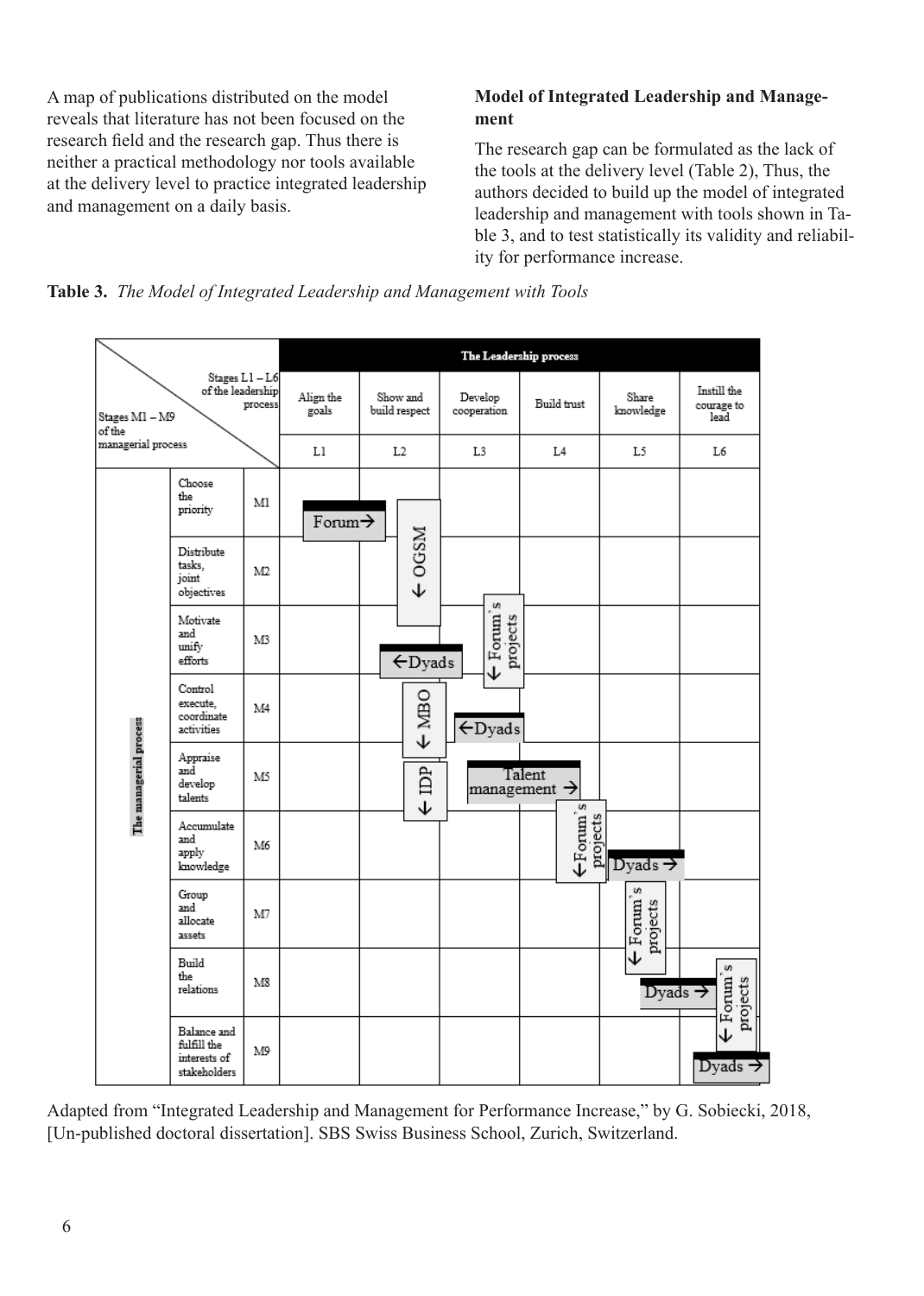**Table 4.** *The Managerial Process*

|              | Managerial process stages.                      |                                                   |                                                                                                                                           |  |  |  |  |  |  |
|--------------|-------------------------------------------------|---------------------------------------------------|-------------------------------------------------------------------------------------------------------------------------------------------|--|--|--|--|--|--|
|              | By Hamel (2008, p.20)                           | By authors                                        | Note: the following indication means<br>that the authors' suggestion is based<br>on inspiration from general practice/<br>sources unknown |  |  |  |  |  |  |
| $\mathbf{1}$ | Setting and programing objective                | Choose the priority                               |                                                                                                                                           |  |  |  |  |  |  |
| 2            |                                                 | Distribute tasks, joint objectives                | Inspired                                                                                                                                  |  |  |  |  |  |  |
| 3            | Motivating and aligning effort                  | Motivate and unify efforts                        |                                                                                                                                           |  |  |  |  |  |  |
| 4            | Coordinating and controlling activities         | Control execution, coordinate activities          |                                                                                                                                           |  |  |  |  |  |  |
| 5            | Developing and assigning talents                | Appraise and develop talents                      |                                                                                                                                           |  |  |  |  |  |  |
| 6            | Accumulating and applying knowledge             | Accumulate and apply knowledge                    |                                                                                                                                           |  |  |  |  |  |  |
| 7            | Amassing and allocating resources               | Group and allocate assets                         | Inspired                                                                                                                                  |  |  |  |  |  |  |
| 8            | Building and nurturing relationships            | Build the relations                               |                                                                                                                                           |  |  |  |  |  |  |
| 9            | Balancing and meeting the stakeholders' demands | Balance and fulfill the interests of stakeholders |                                                                                                                                           |  |  |  |  |  |  |

Adapted from "The Future of Management," by G. Hamel and B. Breen, 2007.

#### **Element of Management in the Integrated Model**

Management is proposed to be seen as a process as shown in Table 4.

The sequence of the managerial process had originally been taken from Hamel and Breen (2007), and later enriched by the authors based on their professional experienc in management and coaching. The management team of the SKF Factory in Poland, in which the longitudinal research took place, had applied a ninestage process described in Table 4. Implementation of the process required a number of trainings, workshops, and individual coaching and tutoring, conducted by the authors with the management teams of different levels as well as with individuals. All those educational activities increased the skills levels of the managers and allowed them to consciously apply actions appropriate to the circumstances and tasks performed.

#### **Element of Leadership in the Integrated Model**

The starting point in developing the leadership element for the integrated model was Locke's proposal in Pearce and Conger (2003, p. 272). In 2003 Locke presented the following leadership models (Figure 1).





*Note:* L stands for Leader, S stand for Subordinate. Adapted from "Shared Leadership. Reframing the Hows and Whys of Leadership," by C. L. Pearce and J. A. Conger, 2003.

In 2014, when the research study began, the level of leadership skills, and particularly the awareness of the leadership role in everyday managing of teams amongst the managers of the case study company, was low. Similarly to the application of the management element of the model, the leadership skills and awareness had been gradually built up, mainly by introducing the tools of the integrated model, which is presented in Table 3, as well as by more traditional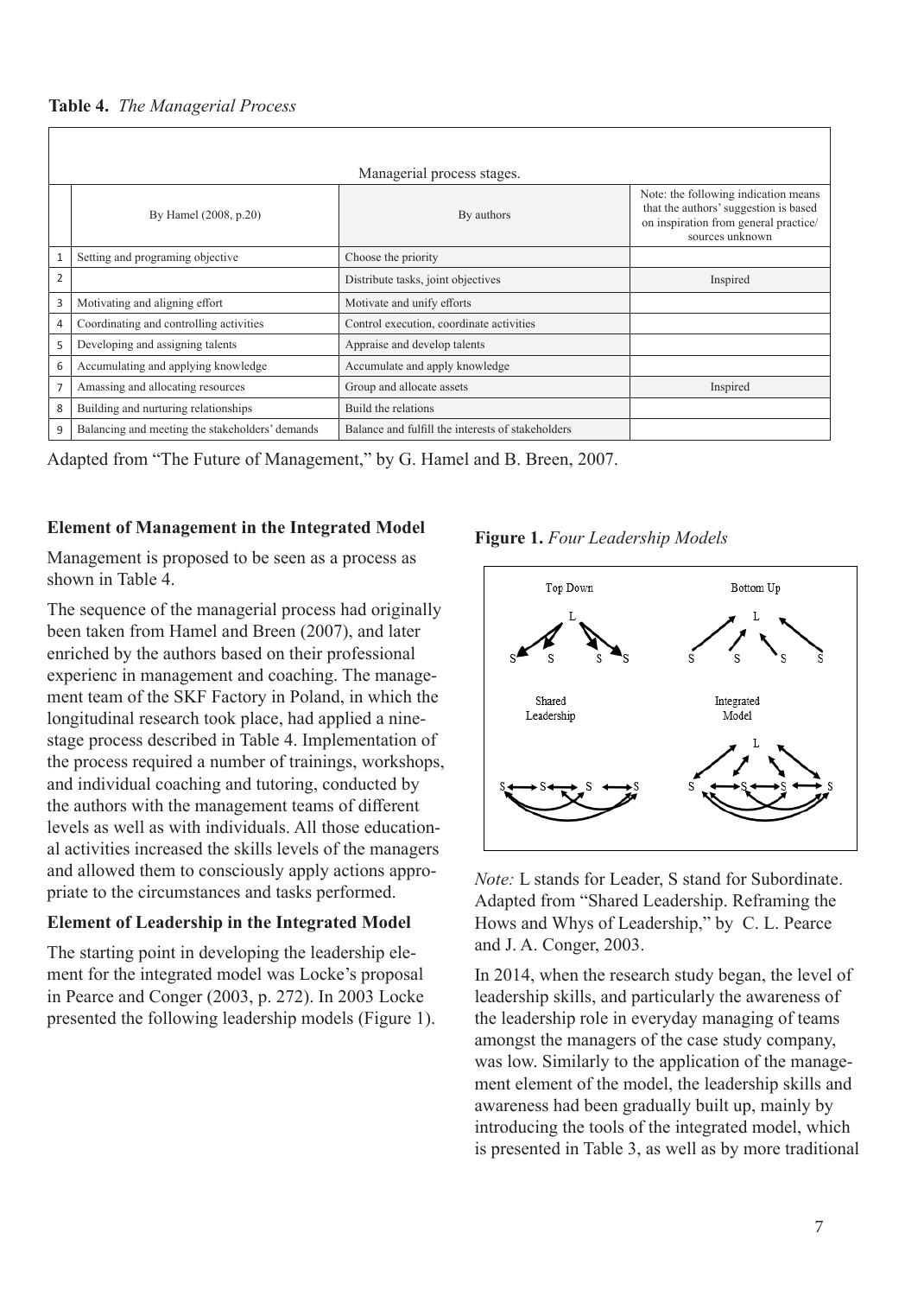educational means such as trainings and workshops. Overall the organization had a chance to cover the path from the Top-Down through Bottom-Up up to Shared Leadership structure, which eventually became a dominant leadership and management model in the company, corresponding to the business challenges it was facing at the time.

# **Shared Leadership**

Fitzsimons (2016), explains the reasons why "organizations today" (…) need "leadership that is shared, rather than concentrated in a single, charismatic individual" (p.2). The concept of horizontal leadership is discussed in multiple sources, eg.: Badarraco (2001); Pearce et al. (2007); Hamel and Breen (2007), who present different definitions and measures. According to Pearce et al. (2007) "shared leadership is a predictor of high performance of change management teams" (p. 176), therefore it was incorporated into the integrated model.

The literature research revealed that none of the leadership scholars proposed a shared leadership process that could serve as a ready-made model to adopt and apply in an organization. Therefore the authors decided to develop a shared leadership process based on Karl Sveiby's (2009) findings regarding a generic power-symmetric framework for collective leadership, in which the role of a temporary leader-task expert rotates depending on the task, situation, and context, leading to conjoint actions to achieve a collective outcome. In the next publication in 2011, Sveiby points to direction, alignment and commitment as three leadership practices to achieve a long-term outcome, (p. 397).

The framework presented in Figure 2 below became the basis for developing the leadership component for the integrated model of leadership and development.

The leadership process used in the integrated model of leadership and management had been developed by the Action Science method in a number of facilitated sessions by the case study management team. Inspired by Sveiby's approach and taking into consideration their business objectives and challenges, the management team defined a six-stage leadership process and called it Horizontal Leadership. Each attribute of the process (L1-L6 in Table 3) was described in the behavioural dimensions, uniformly understood by all managers.

# **Tools of the Model**

The tools, their source and description, and the sequence of introduction to all managerial levels of the organization are listed in Table 5. Highlighted rows indicate tools included in the research program.





Adapted from "Collective Leadership with Power Symmetry: Lessons from Aboriginal Prehistory" by K. Sveiby, 2011, p. 397.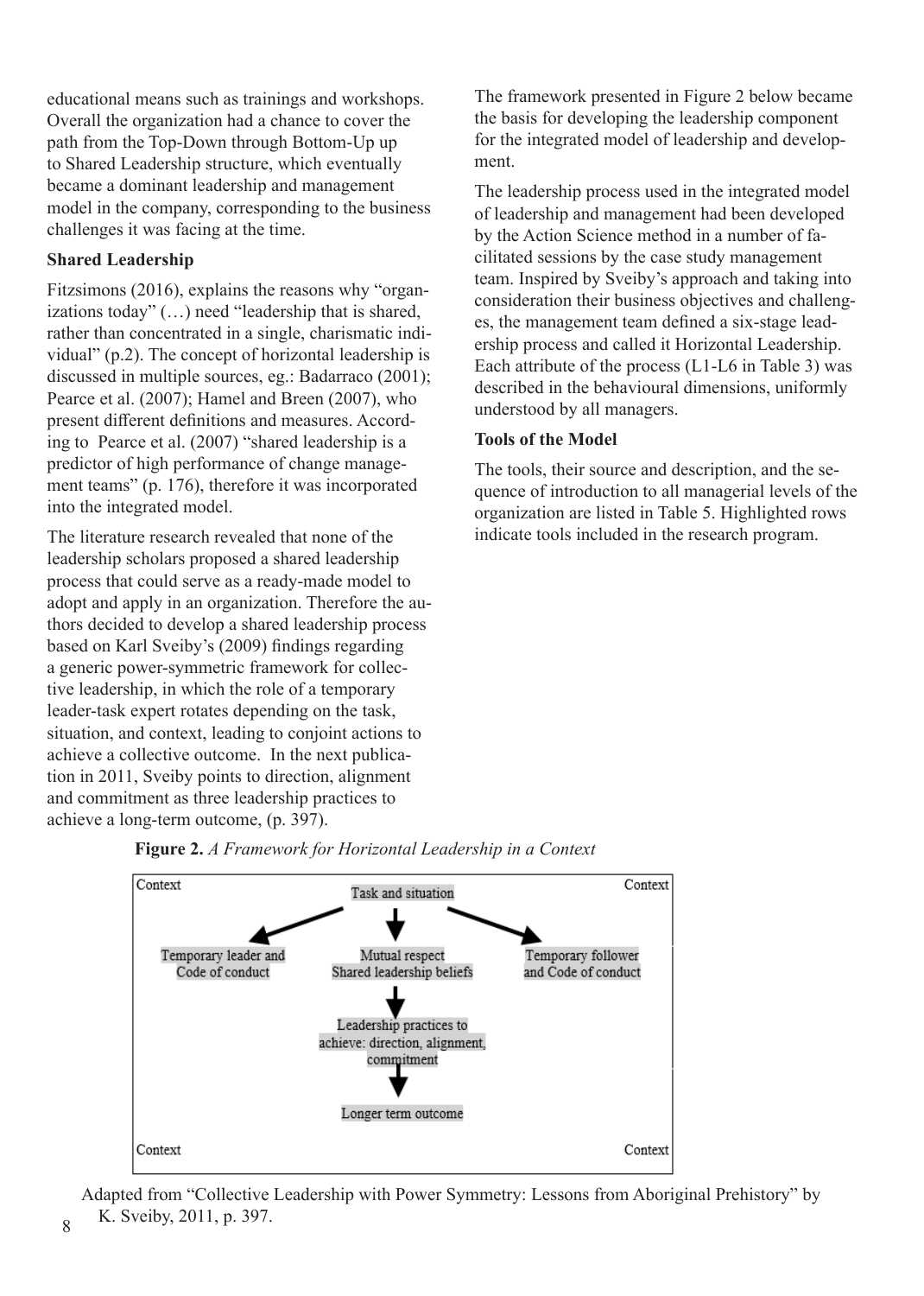|                          | Tools of the Integrated model of Leadership and Management |                                         |                                           |                                                                                                                                                                  | Year of introduction |      |       |      |  |
|--------------------------|------------------------------------------------------------|-----------------------------------------|-------------------------------------------|------------------------------------------------------------------------------------------------------------------------------------------------------------------|----------------------|------|-------|------|--|
|                          |                                                            |                                         |                                           | N-1                                                                                                                                                              | N-2                  | N-3  | $N-4$ |      |  |
|                          |                                                            | Tool                                    | Source                                    | Nature                                                                                                                                                           |                      |      |       |      |  |
|                          | 1<br>Forum                                                 |                                         | ANK Konsulting                            | A one-day workshop for a team or<br>department                                                                                                                   | 2014                 | 2014 | 2015  |      |  |
|                          | 2                                                          | Forum's<br>projects                     | the author of this<br>dissertation        | The forum's output serves as an<br>input to OGSM                                                                                                                 | 2014                 | 2014 | 2015  |      |  |
|                          | 3.1                                                        | OGSM (Hoshin-<br>Kanri<br>methodology)  | Witcher and<br>Butterworth (2000,<br>p.12 | A two-day workshop for a team or<br>department                                                                                                                   | 2014                 | 2016 | 2017  |      |  |
| 3                        | 3.2                                                        | Goals' fairs                            | ANK Konsulting                            | A method of aligning goals<br>between departments by including<br>representatives of all departments<br>together in an OGSM session.                             | 2014                 | 2014 | 2015  |      |  |
|                          | 4                                                          | Dyads                                   | <b>BMPS</b>                               | Longer-term work of a pair of<br>employees of the same or various<br>departments to achieve a common<br>goal with the leadership support of<br>their supervisors | 2015                 | 2015 | 2015  |      |  |
|                          | 5                                                          | Management by<br>Objectives<br>(MBO)    | SKF                                       | A method of annual goals setting<br>and performance appraisal of<br>managers                                                                                     | 2014                 | 2015 | 2016  |      |  |
|                          | 6                                                          | Individual<br>Development<br>Plan (IDP) | SKF                                       | The MBO support method by<br>eliminating the manager's deficits.<br>which may negatively affect the<br>achievement of goals                                      | 2014                 | 2015 | 2016  |      |  |
| Talent's<br>7<br>process |                                                            | management                              | <b>BMPS</b>                               | An assessment method to see the<br>talents during their participation in<br>projects and follow their progress                                                   | 2014                 | 2015 | 2015  | 2015 |  |

*Note:* Created from company data and a number of sources indicated in the columns. Adapted from "Integrated Leadership and Management for Performance Increase," by G. Sobiecki, 2018, [Unpublished doctoral dissertation]. SBS Swiss Business School, Zurich, Switzerland.

#### **Organizational Levels of Application of the Integrated Model**

Figure 3 illustrates the dependencies between various management levels of the case study organization, commonly used labeling, and the number of managers at each level

**Figure 3.** *The Schematic Organizational Chart of the Researched Company* 

The deployment of the model took four years, beginning with the highest N-1 level consisting of department heads. In the subsequent years the model was introduced to the next management layer using the upper level as teachers and coaches. This approach allowed embedding the leadership and management culture, described in the model (Table 3) and consciously practicing the tools by the entire management of the case study company.



Adapted from the company's historical data.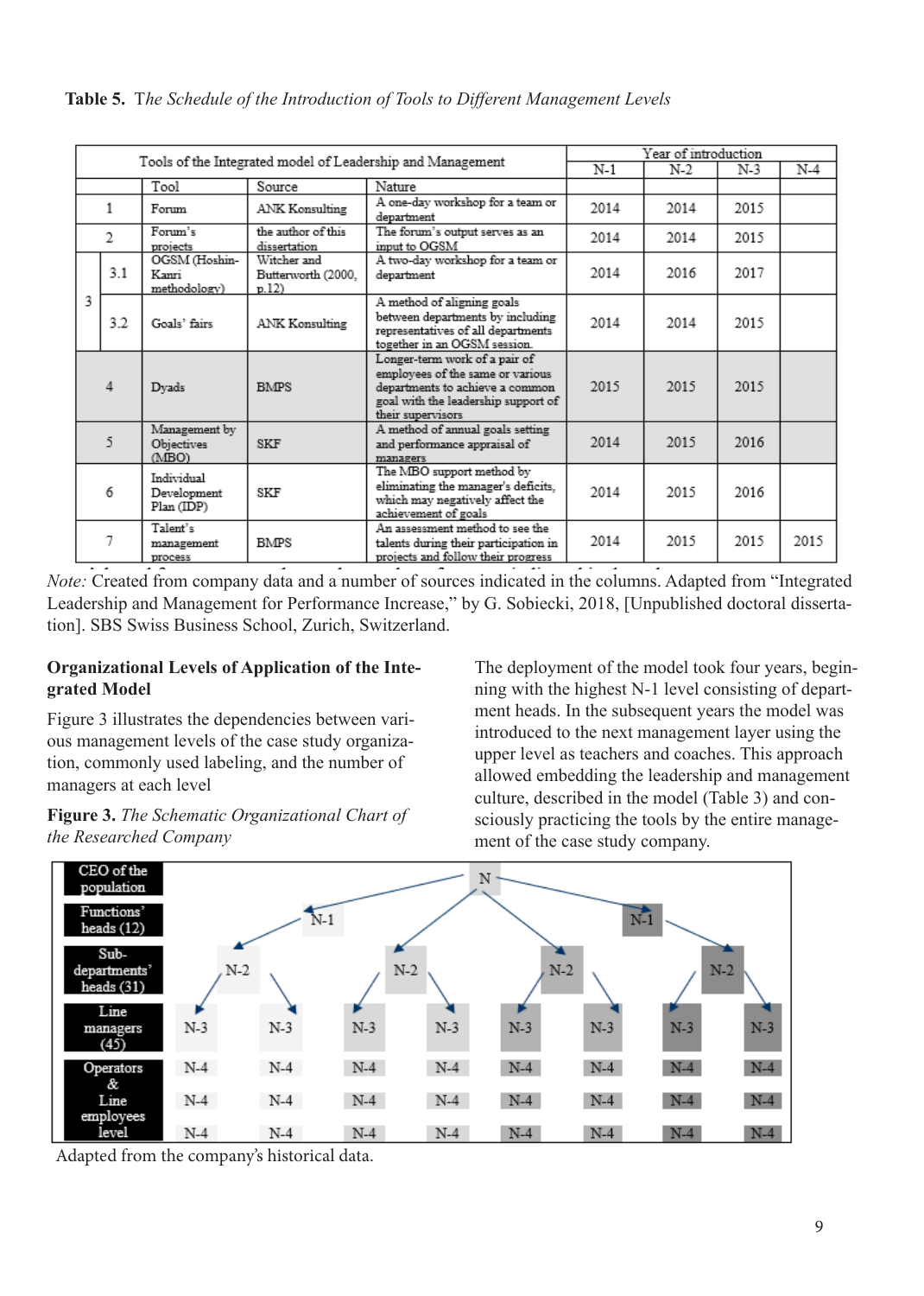## **The Effectiveness of the Integrated Model of Leadership, Areas of Performance**

The integrated model of leadership and management was applied in the case study company to

- 1.The safety process,
- 2. Work in Dyads,
- 3. Horizontal leadership development.

In 2015-18 the case study company implemented the safety management process; through forums and OGSM the process was cascaded down to individual managers involved in managing safety in the organization. Therefore the integrated model (Table 3) covered almost the whole company. As a result a number of dyads were formed, mainly either

1. between two managers of two different departments to stimulate the activities in the safety process across the departmental boundaries, or

2. between a manager and a subordinate to formalize the support in the daily practicing of the new safety process.

Then all participants of both types of dyads got their annual targets allocated in the Managing By Objectives (MBO) system, (L2/M4 junction in Table 3), then their Individual Development Plans (IDPs) got adjusted to the goals and challenges each of them had to meet (L2M5 junction in Figure 3). The next step was to continuously support and control the progress using the Talent management tool (L3/M4 junction Table 3). These MBO tasks included both individual work results as well as shared objectives assigned to dyads. In 2017 the MBO tasks of the top management team (N-1) also included goals to develop and improve the level of horizontal leadership attributes.

# **Area of the Performance of the Managerial Process of Safety**

The safety process was based on Heinrich's (1931) research, which revealed that elimination of the root causes of 300 near misses prevents one serious accident.



**Table 6.** *The Schematic Flow of the Safety* 

*Note:* Created from empirical-inductive process based on company data.

Adapted from "Integrated Leadership and Management for Performance Increase," by G. Sobiecki, 2018, [Unpublished doctoral dissertation]. SBS Swiss Business School, Zurich, Switzerland.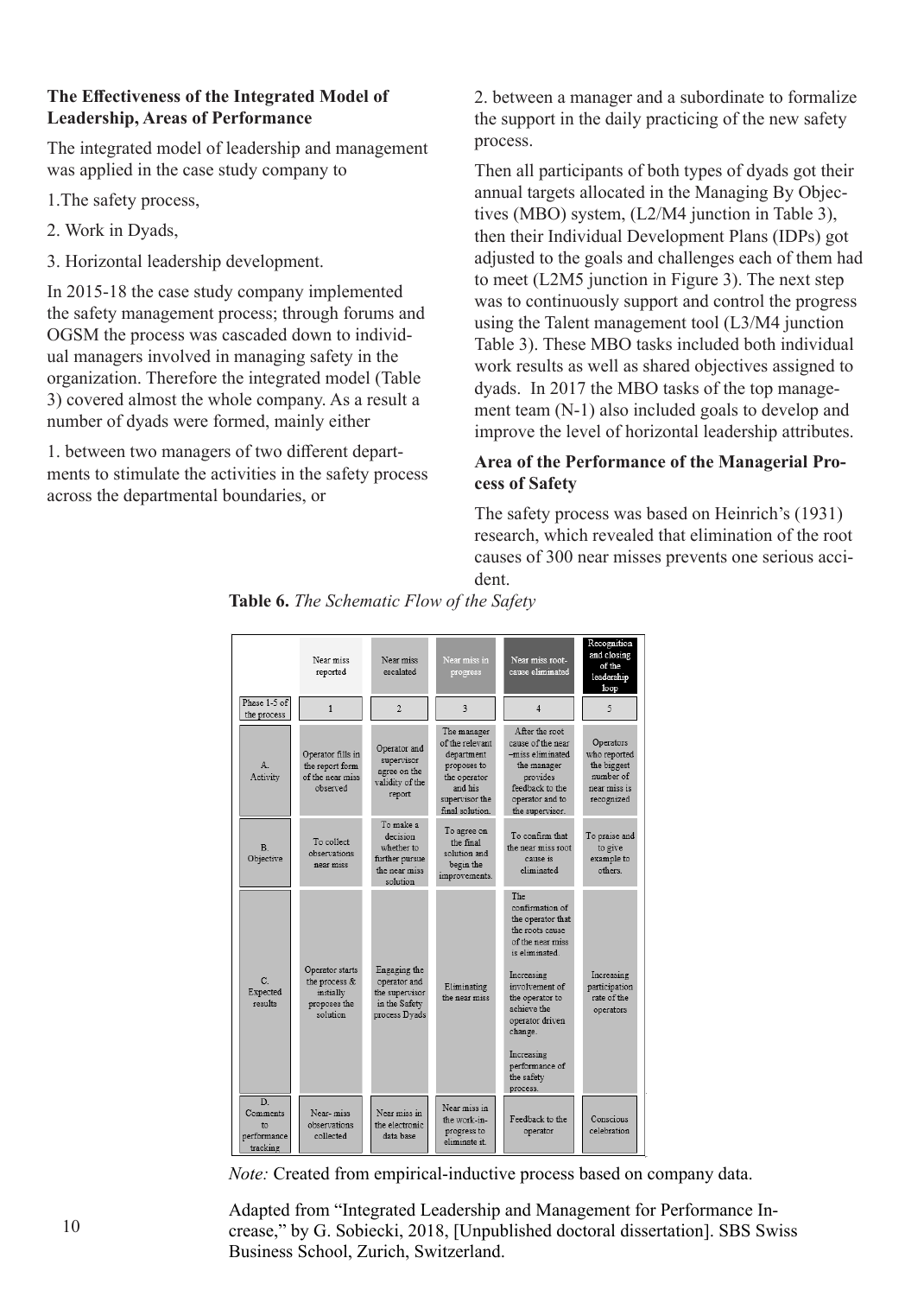**Figure 4.** *Near Misses Reported by Employees of all Four Departments: Absolute Scores*



*Note*: Created from historical company data. Adapted from "Integrated Leadership and Management for Performance Increase," by G. Sobiecki, 2018, [Unpublished doctoral dissertation]. SBS Swiss Business School, Zurich, Switzerland.

#### **The Results Achieved in the Performance Area of Safety**

The integrated model of leadership and management covered the managerial process of safety, is what might have resulted in the decrease of the number of accidents per year for the period of 2014-17 (Figure 5).

**Figure 5.** *A Decreasing Trend of Accidents. Combined Results of all Departments*



*Note:* Adapted from the company data.

The results achieved in the performance area of Dyads Table 7 illustrates the extent to which working in dyads helped to change the deficit of cooperation between peers among N-1 and N-2 managers, who

formed two-person teams to meet shared objectives. Their performance was measured by the company's Personal Performance Appraisal (PPA) system. The first appraisal year of the Dyads performance was 2015. Dyads performance based on the PPA system is discussed in the Statistics section.

In addition, the authors conducted individual interviews with twelve departmental heads (N-1), and the questions as well as results are presented in Table 7.

**Table 7**. *The Results of the Interviews on the Dyads' Role of N-1 Managers* 



Adapted from "Integrated Leadership and Management for Performance Increase," by G. Sobiecki, 2018, [Unpublished doctoral dissertation]. SBS Swiss Business School, Zurich, Switzerland.

As shown in Table 7, working in dyads led to performance increase indicated by several parameters. It is worth mentioning that after two full years of working in dyads the managers solved more problems across the silo's borders than inside the silos, and changed their leadership style from cooperation to empowerment focused.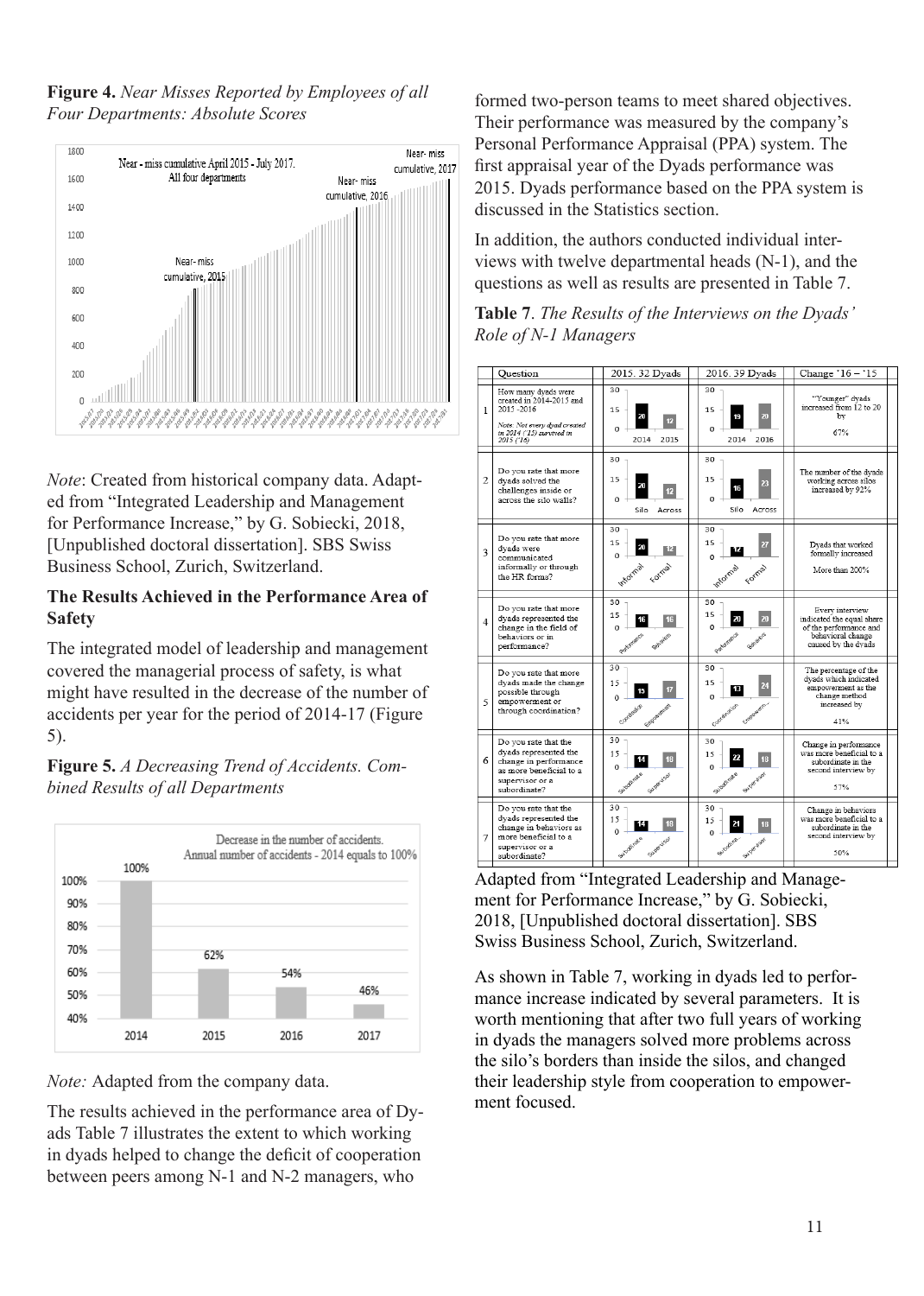## **The Area of Performance of Horizontal leadership**

To measure the performance of horizontal leadership the authors developed a questionnaire and tested the population of twelve top managers and 70 second and third layer managers (N-1, N-2, and N-3 in Figure 3 respectively)<sup>1</sup>. The raw scores of all attributes of horizontal leadership are presented in Figure 6. The scores of the top-level managers are significantly lower than the scores of their subordinates, i.e. the subordinates implemented the horizontal leadership attributes in every day managing faster and fuller than their bosses. In case of the N-1 managers all attributes except Respect required further development.

**Figure 6.** *The Questionnaire Results of Horizontal Leadership by Management Levels*



*Note:* Created from company's historical data. Adapted from "Integrated Leadership and Management for Performance Increase," by G. Sobiecki, 2018, [Unpublished doctoral dissertation]. SBS Swiss Business School, Zurich, Switzerland.

# **Research Program**

## **Research Hypotheses**

Three null and three alternative hypotheses refer to the relation between the application of the integrated model of leadership and management and performance in the managerial process of safety, working in dyads, and horizontal leadership. The choice of these areas corresponds to the performance deficits the case study company had to address: work safety,

lack of cooperation between individuals, and among team members, and between teams.

# **Null Hypothesis Ho #1**

• Null hypothesis Ho #1 states that:

There is no relationship among the performance of different departments in regard to the safety management process if the safety management process is implemented in these departments using the integrated model of leadership and management.

• Alternative hypothesis Ho #1 states that:

There is a relationship among the performance of different departments in regard to the safety management process if the safety management process is implemented in these departments using the integrated model of leadership and management.

# **Null Hypothesis Ho #2**

• Null hypothesis Ho #2 states that:

There is no difference in performance between the employees of the same department who work in dyads and the employees who do not, when the dyads' work implements the integrated model of leadership and management.

• Alternative hypothesis Ho #2 states that:

There is a difference in performance between the employees of the same department who work in dyads and the employees who do not, when the integrated model of leadership and management implements the dyads work.

# **Null Hypothesis Ho #3**

• Null hypothesis Ho #3 states that:

The implementation of the integrated leadership and management model does not affect the increase of the horizontal leadership level.

• Alternative hypothesis Ho #3 states that:

The implementation of the integrated leadership and management model affects the increase of the horizontal leadership level.

## **Research Flow**

The research flow of three hypotheses represents a longitudinal application of the selected tools of the integrated model.

<sup>1</sup> The questionnaire and the results of the statistical inference can be requested directly from the authors as separate PDF document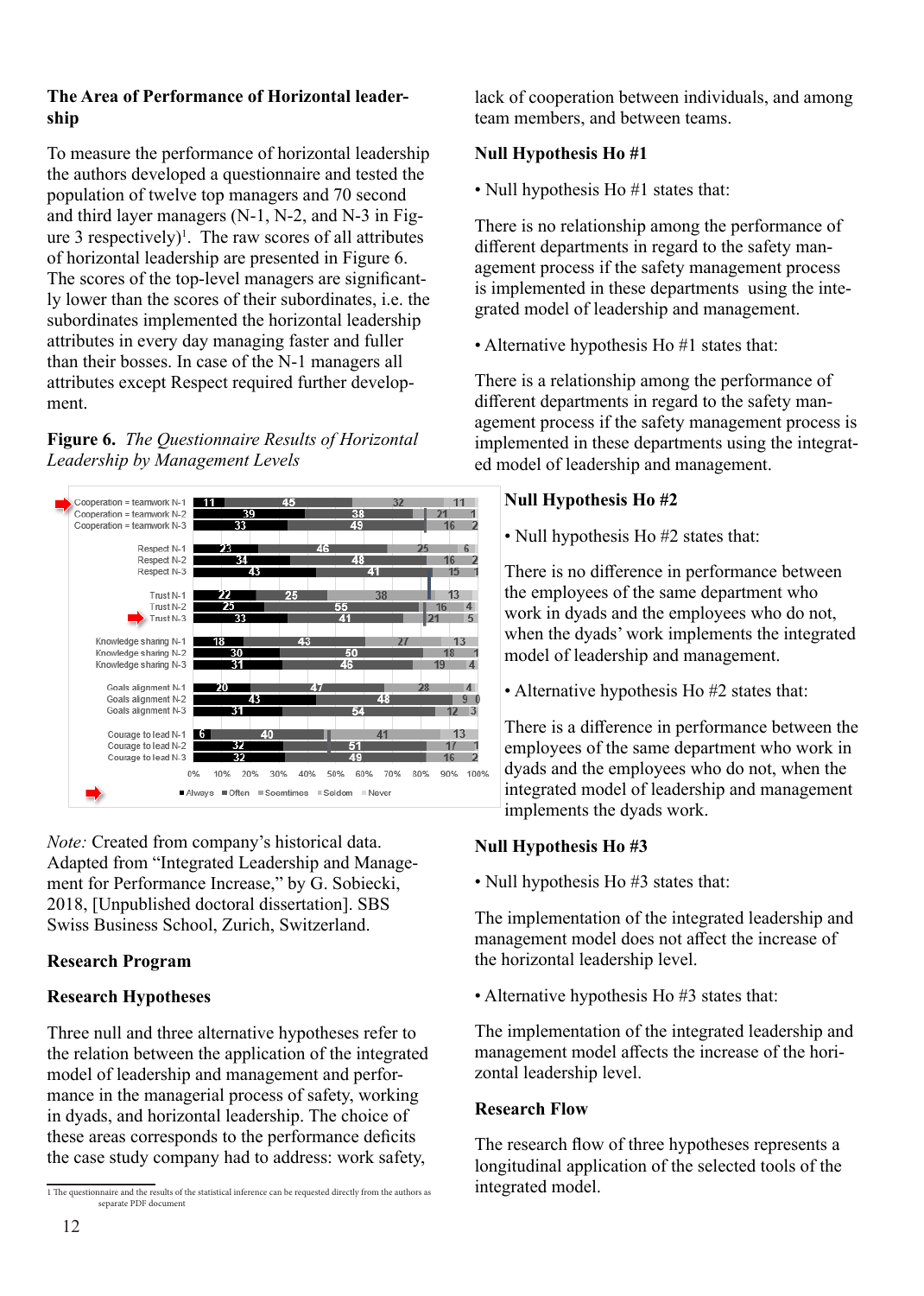



Note: <sup>a</sup>The vertical leadership and OGSM were deployed as tools but were not included in the research. <sup>b</sup>The testing plan of vertical leadership was deployed yet its results are not included in the research. Adapted from historical company data.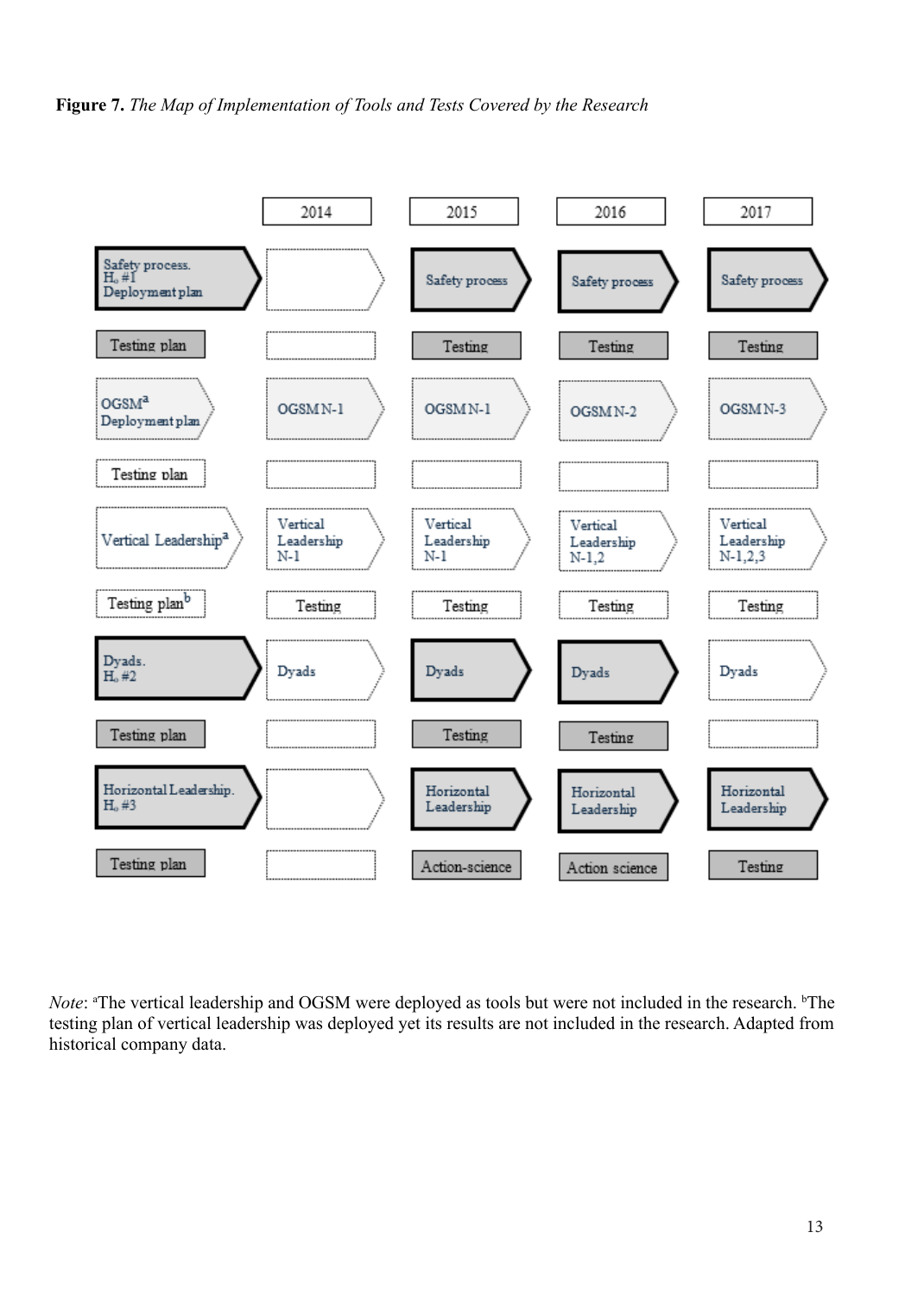# **Research Design Overview**

The three-year longitudinal research program, based on a case study design (Yin, 2014) is presented in Figure 8. It consists of two components: an Embedded multiple Unit Of Analysis (EUOA) and a Single-case design.

**Figure 8.** *The Design of the Case for Testing Three Null Hypotheses* 

| Holistic<br>single-unit<br>οf<br>analysis    | Context<br>CASE                                                                                                                            | Context<br>CASE                     | Context<br>CASE                     | Context<br>CASE                     | Context<br>CASE                     |
|----------------------------------------------|--------------------------------------------------------------------------------------------------------------------------------------------|-------------------------------------|-------------------------------------|-------------------------------------|-------------------------------------|
| Embedded<br>multiple-<br>unit of<br>analysis | Context<br>CASE<br>CASE<br>CASE<br>CASE<br><b>EUOA#1</b><br>EUOA#2<br>EUOA#3<br><b>EUOA#4</b><br>Grinding<br>Turning<br>Forging<br>Rollers | Context<br>CASE<br>EUOA#1<br>EUOA#2 | Context<br>CASE<br>EUOA#1<br>EUOA#2 | Context<br>CASE<br>EUOA#1<br>EUOA#2 | Context<br>CASE<br>EUOA#1<br>EUOA#2 |

Adapted from "Case Study Research. Design and Methods", by R.K.Yin,2014, Figure 2.4.

# **Research Design of Ho #1 in the Safety Area of Performance**

Figure 8 illustrates both the general research design of the case study and the design for testing Ho #1 in the safety area of performance. Four EUOAs recall four production departments, Grinding, Turning, Forging, and Rollers, in which Ho #1 hypothesis was tested using the Managerial Process of Safety shown in Table 6.

## **Research Design of all Three Hypotheses Ho #1, Ho #2, and Ho #3**

Figure 9 presents the architecture to test three null hypotheses: Ho #1 in the safety area of performance, Ho #2 in the dyads area of performance, and Ho #3 in the horizontal leadership area of performance.

|                                                |                                                                                                            |                   |                              | The architecture of the case study research to test three null hypotheses of the research |                                    |                                                  |                                      |                                        |  |  |
|------------------------------------------------|------------------------------------------------------------------------------------------------------------|-------------------|------------------------------|-------------------------------------------------------------------------------------------|------------------------------------|--------------------------------------------------|--------------------------------------|----------------------------------------|--|--|
|                                                |                                                                                                            |                   |                              |                                                                                           |                                    |                                                  |                                      |                                        |  |  |
|                                                | Context:<br>Relation between application of Integrated model of leadership and management and performance. |                   |                              |                                                                                           |                                    |                                                  |                                      |                                        |  |  |
|                                                |                                                                                                            |                   |                              |                                                                                           |                                    |                                                  |                                      |                                        |  |  |
|                                                |                                                                                                            | Case:             | Managerial process of Safety |                                                                                           |                                    | Case:<br>Working in dyads                        |                                      | Case:<br>Working according to the      |  |  |
|                                                |                                                                                                            |                   |                              |                                                                                           |                                    |                                                  |                                      | attributes of horizontal<br>leadership |  |  |
|                                                | EUOA#1<br>Grinding                                                                                         | EUOA#2<br>Tuming  | EUOA#3<br>Rollers            | EUOA#4<br>Forging                                                                         | EUOA#5                             | EUOA #6                                          | EUOA #7                              | EUOA #8                                |  |  |
|                                                |                                                                                                            |                   |                              |                                                                                           | 70<br>Managers                     | 100                                              | 12                                   | 78                                     |  |  |
|                                                | 120<br>operators                                                                                           | 120<br>operators  | 140<br>Operators             | 80<br>operators                                                                           | and                                | Managers<br>and                                  | Managers<br>of the                   | Managers<br>of N-2 and                 |  |  |
|                                                |                                                                                                            |                   |                              |                                                                                           | specialists<br>working in<br>dvads | specialists<br><b>NOT</b><br>working in<br>dvads | Company's<br>departments<br>$of N-1$ | N-3 levels                             |  |  |
| Case<br>testing<br>approach<br>to $H$ , $#$ 1  | Safety<br>process                                                                                          | Safety<br>process | Safety<br>process            | Safety<br>process                                                                         |                                    |                                                  |                                      |                                        |  |  |
| Case<br>testing<br>approach<br>to $H_0$ , $#2$ |                                                                                                            |                   |                              |                                                                                           | Dyads                              | Dyads                                            |                                      |                                        |  |  |
| Case<br>testing<br>approach<br>to $H_0$ .#3    |                                                                                                            |                   |                              |                                                                                           |                                    |                                                  | Horizontal<br>leadership             | Horizontal<br>leadership               |  |  |

**Figure 9**. T*he Architeture to Test Three Null Hypotheses*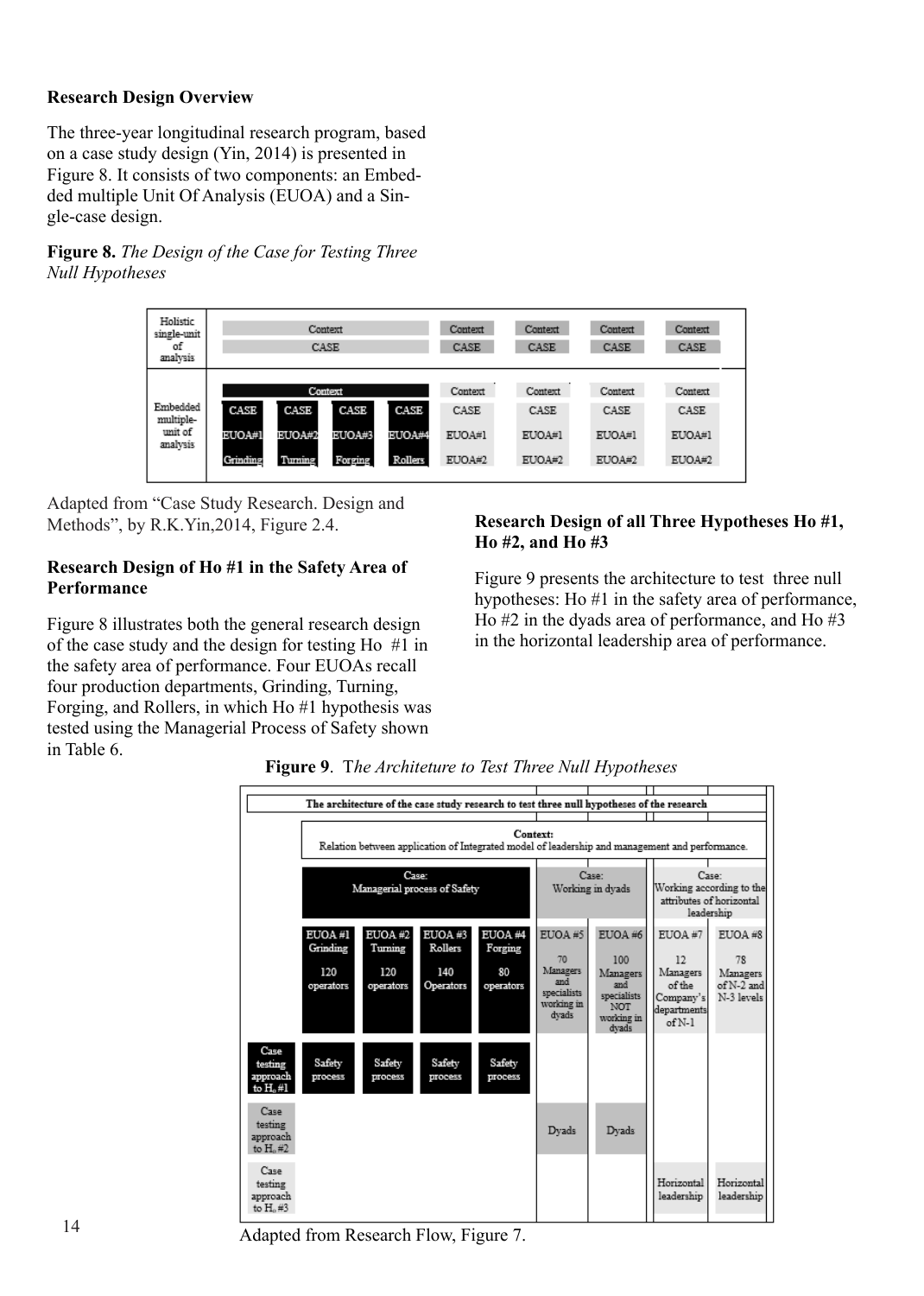|                                       |                | Embedded Units of Analysis (EUOA)                                                           |                                                                      |                                                |                                               |                                                             |                                                                                                                     |                                         |                                       |  |
|---------------------------------------|----------------|---------------------------------------------------------------------------------------------|----------------------------------------------------------------------|------------------------------------------------|-----------------------------------------------|-------------------------------------------------------------|---------------------------------------------------------------------------------------------------------------------|-----------------------------------------|---------------------------------------|--|
| Tested null<br>hypotheses<br>Ho below | Level<br>below | Embedded<br>umit of<br>analysis<br>#1                                                       | Embedded<br>umit of<br>analysis<br>#2                                | Embedded<br>umit of<br>analysis<br>#3          | Embedded<br>umit of<br>analysis<br>44         | Embedded<br>unit of<br>analysis<br>#5                       | Embedded<br>unit of<br>analysis<br>#6                                                                               | Embedded<br>unit of<br>analysis<br>#7   | Embedded<br>unit of<br>analysis<br>#8 |  |
| $H, \#I$                              | $N-4$          | 120<br>Operators of<br>the<br>department<br>#1                                              | 120<br>Operators of<br>the<br>department<br>#2                       | 140<br>Operators of<br>the<br>department<br>#3 | 80<br>Operators of<br>the<br>department<br>#4 |                                                             |                                                                                                                     |                                         |                                       |  |
| $H_0#2$                               | $N-2.3$        |                                                                                             |                                                                      |                                                |                                               | 70<br>Managers<br>and<br>specialists<br>working in<br>dyads | 100<br>Reference<br>sample of<br>not working<br>in dyads                                                            |                                         |                                       |  |
|                                       | $N-2.3$        |                                                                                             |                                                                      |                                                |                                               |                                                             |                                                                                                                     |                                         | 70<br>Managers and<br>specialists     |  |
| H <sub>0</sub> #3                     | N-1            |                                                                                             |                                                                      |                                                |                                               |                                                             |                                                                                                                     | 12<br>Managers of<br>the<br>departments |                                       |  |
| Area of performance<br>increase       |                |                                                                                             |                                                                      | Safety Process                                 |                                               | Dyads                                                       | No dyads                                                                                                            |                                         | Horizontal leadership                 |  |
| Statistical methods                   |                |                                                                                             | ANOVA                                                                |                                                | t-test                                        |                                                             | chi-square test                                                                                                     |                                         |                                       |  |
| Population                            |                | 120                                                                                         | 120                                                                  | 140                                            | 80                                            | 100                                                         | 100                                                                                                                 | 12                                      | 70                                    |  |
| Sam-ple                               |                | 120                                                                                         | 120                                                                  | 140                                            | 80                                            | 70                                                          | 100                                                                                                                 | $\overline{12}$                         | 70                                    |  |
| Sampling                              |                |                                                                                             | The historical performance records of the managerial<br>process KPIs |                                                |                                               |                                                             | The historical personal<br>performance appraisal<br>records of Human<br>Resources (HR)<br>department of the company | All managers<br>in the<br>population    | All managers<br>in the<br>population  |  |
| Data collection methods               |                | The withdrawing of the raw data from the electronic<br>database of the process performance. |                                                                      |                                                |                                               |                                                             | The HR electronic<br>database. The withdrawing<br>of the historical raw data<br>of employees'<br>performance        | Survey<br>questionnaire                 | Survey<br>questionnaire               |  |

# **Table 8.** *The Population and Sample. Data Collection Methods*

Adapted from "Integrated Leadership and Management for Performance Increase," by G. Sobiecki, 2018, [Unpublished doctoral dissertation]. SBS Swiss Business School, Zurich, Switzerland.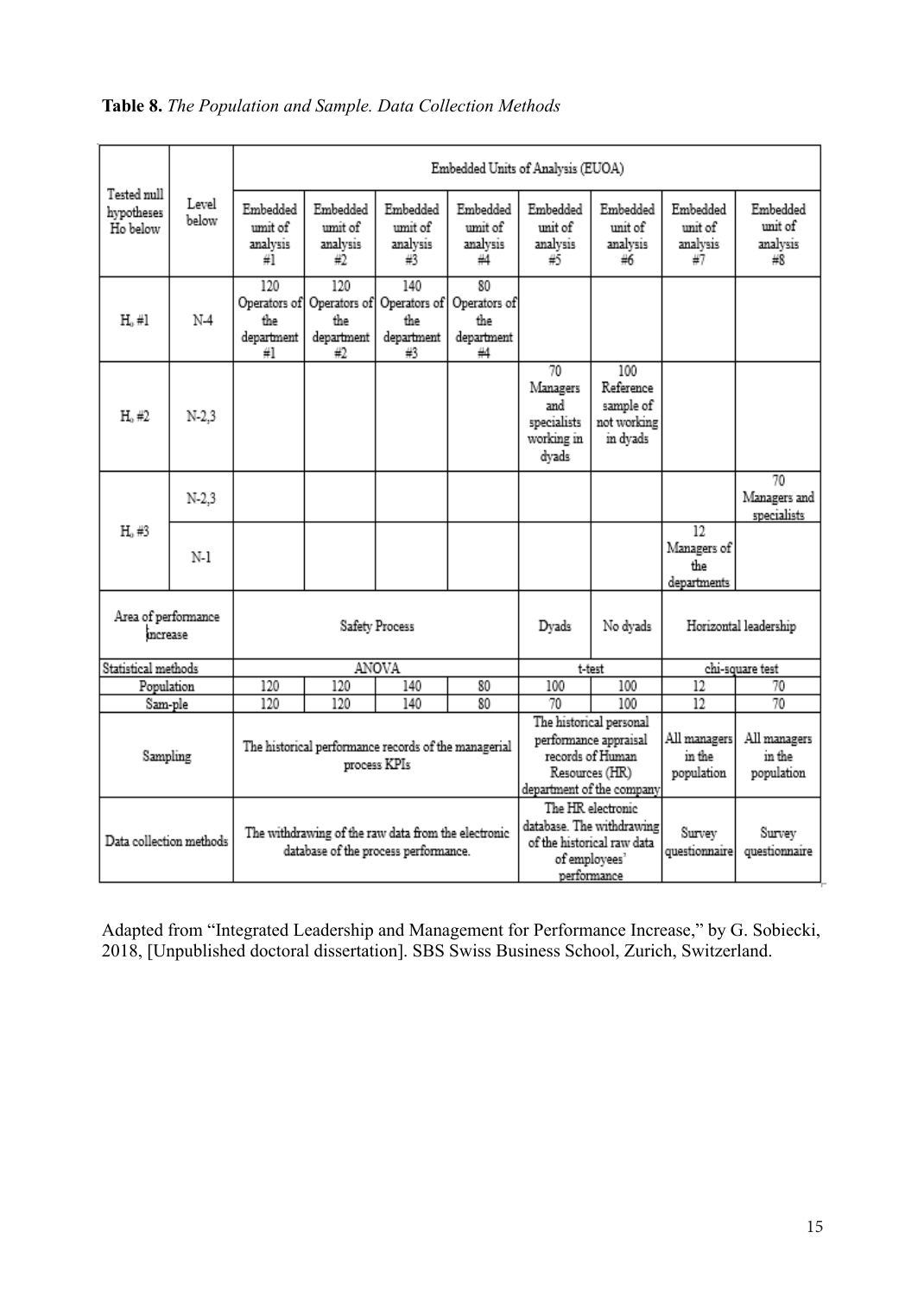#### **Statistics**

Four distributions of scores of near miss reported by the operators of four Embedded Units Of Analysis (EUOA) are shown in Figure 10.

**Figure 10.** *The Distribution of the Near Miss in the Embedded Unit Of Analysis #1, #2, #3, and #4, April 2015 – July 2017*



Adapted from historical company data.

#### **Ho #1 Statistics: Three Steps**

A three-step statistical inference was applied, with a number of ANOVA and post-hoc t-tests at each of the steps, as shown in Table 9.

#### S*tep one: Conclusions*

Figure 11 shows the results of five statistical tests applied in the first step to explore the relationship between and among distributions of the raw scores of

**Table 9.** *Three-step Statistical Inference of Ho1 Hypothesis2*

near misses in all four Embedded Units of Analysis. The detailed discussions of the results of each of the tests are presented further down in the article.<sup>3</sup>





*Note*: Created from company historical data. G = Grinding,  $T =$ Turning,  $R =$ Rollers,  $F =$ Forging, EUOA = Embedded Unit Of Analysis. Adapted from "Integrated Leadership and Management for Performance Increase," by G. Sobiecki, 2018, [Unpublished doctoral dissertation]. SBS Swiss Business School, Zurich, Switzerland.

Null hypothesis Ho #1 was rejected in tests 2 and 5. For these two tests it was then revealed that distributions of near miss scores covered by these two tests belong to the same population, therefore there is a relationship between performance and application of the integrated model of leadership and management.

Based on the results of tests 1 and 3, all distributions of near miss scores of the EUOA of Forging required a separate analysis, presented in step two. Based on test 5, the distribution of near miss scores of the EUOA of Grinding in 2017 required a separate analysis, presented in step three.



*Note:* Developed by authors based on Company data.  $G =$  Grinding,  $T =$  Turning,  $R =$  Rollers,  $F =$  Forging, EUOA = Embedded Unit Of Analysis

2,3 The results of the statistical inference can be requested directly from the authors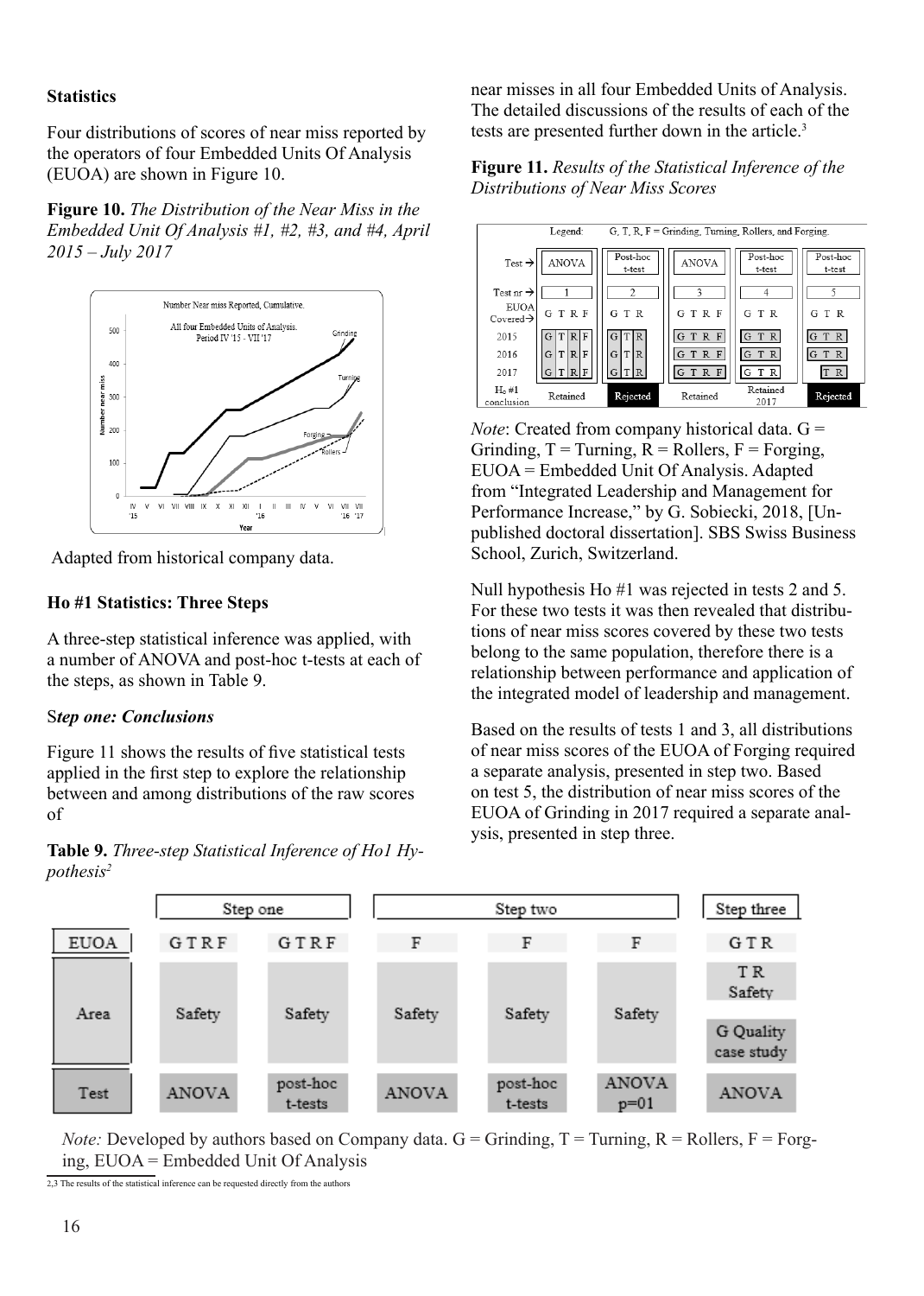#### *Step two: Conclusions*

Step two and its five tests numbered 6-10 were applied exclusively to the Forging department, and their results are presented in Table 10.

### **Table 10.** *Results of the Statistical Inference of the Distributions of Near Miss Scores*



*Note*: Created from company historical data. G = Grinding,  $T =$ Turning,  $R =$ Rollers,  $F =$ Forging, EUOA = Embedded Unit Of Analysis. Adapted from "Integrated Leadership and Management for Performance Increase," by G. Sobiecki, 2018, [Unpublished doctoral dissertation]. SBS Swiss Business School, Zurich, Switzerland.

The results of tests 6 to 9 revealed that three distributions of near misses of the EUOA of Forging do not belong to the same population, with p. =05.

However, based on the results of test 10, which was inferenced with p. =01, it was concluded that Ho #1 might be rejected, thus there was a relationship between application of the Integrated leadership and management model and the performance of safety in the Forging department. The need to apply  $p=01$ was associated to the unstable context (Table 11) of the EUOA of Forging due to changing of its manager both in 2016 and 2017.

#### *Step three: Conclusions.*

For business reasons, a quality improvement process based on the same principles as the safety management process (Table 6) has been launched in the EUOA of Grinding in 2017, in parallel to the safety process initiated in 2015. The operators collected scores of failures in the area of quality (similarly to the near misses used in the safety process), thus the EUOA of Grinding became a case study research area. Figure 12 illustrates the distributions of the

near miss scores of the safety process and the scores of the case study quality improvement process in 2017 of the Grinding department.

#### **Figure 12.** *Distribution of Score of Safety and Quality Processes of the EUOA of Grinding in 2017*



*Note:* Adapted from company historical data.

Administering simultaneously two management processes in two different areas (safety and quality) in the same population negatively affected the level of response in one of them. As shown in Figure 12, the number of responses in the safety process significantly decreased in favor of a high response to the quality issues. That brought the improvement of quality, so the new quality process influenced the performance increase as shown in Figure 13. The number of the quality failures significantly decreased during the research period.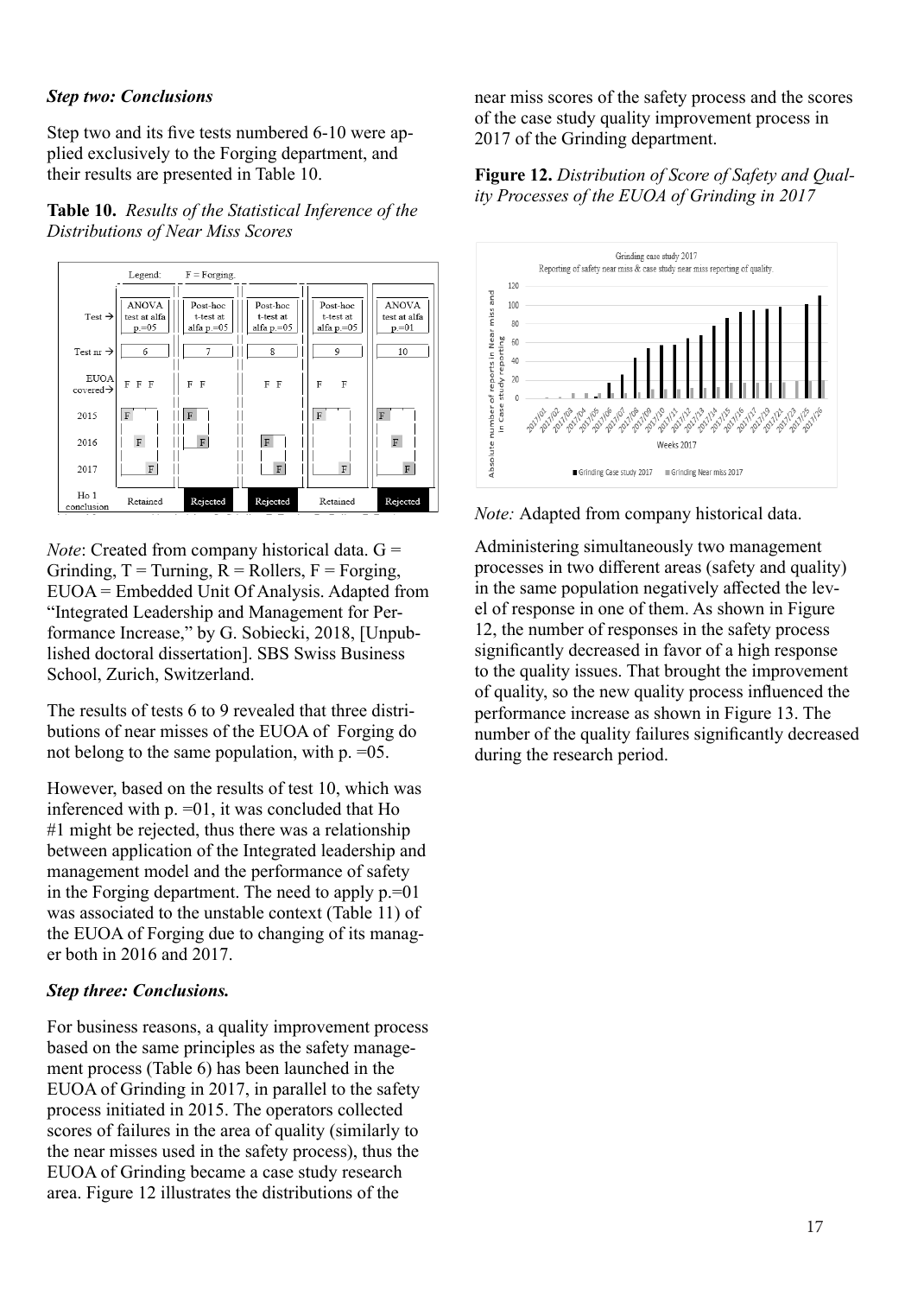**Figure 13.** *Decreasing Trend of Quality Failures. Result for the Grinding EUOA*



*Note:* Adapted from company data. EUOA = Embedded Unit Of Analysis.

Table 11 presents the design of the ANOVA test and the conclusion of the inferential statistics of step three: the distribution of the safety near misses in the EUOAs of Turning and Rollers, and the quality failure scores of the Grinding case study.

**Table 11.** *Results of the Statistical Inference of the Distributions of Near Miss Safety Scores at the EUOA Turning and Rollers, and Distribution of Quality Scores at the EUOA Grinding*



*Note*: Created from company historical data. G = Grinding,  $T =$  Turning,  $R =$  Rollers,  $F =$  Forging, EUOA = Embedded Unit Of Analysis. Adapted from "Integrated Leadership and Management for Performance Increase," by G. Sobiecki, 2018, [Unpublished doctoral dissertation]. SBS Swiss Business School, Zurich, Switzerland.

As visible in Table 11 the null hypothesis was rejected; these three distributions belong to the same population, thus the relationship between performance

increase and application of the integrated model of leadership and management in the field of quality was revealed.<sup>4</sup>

# **Ho #2 Statistics**

Figure 14 shows that relation exists between the result of annual Personal Performance Appraisal and working in dyads. The proportion of high performers working in dyads to the high performers in total is at least stable high or growing.

In the second year of the research the number of managers covered by the Personal Performance Appraisal (PPA) system was doubled, while the number of managers involved in working in dyads increased by 22%. While the number of best performers as measured by PPA was 46% higher as compared to the previous year, the number of best performers working in dyads was 50% higher. The numbers of best performers in dyads in the second year of the research was 14% higher than in the first year.

# **Figure 14.** *Results of 2016 Compared to 2015 of Selected Factors of Working in Dyads*



*Note:* Based on the scores of annual Personal Performance Appraisal pulled from the company's historical data.

The annual performance review was gradually extended from N-1 population in 2014 to N-2 in 2015 and N-3 in 2016. The following numbers of managers participated in the process:

1. 8 N-1 managers in 2014

2. 41 N-1 and N-2 managers in 2015

<sup>4</sup> The results of statistical inference can be requested directly from the authors as separate PDF document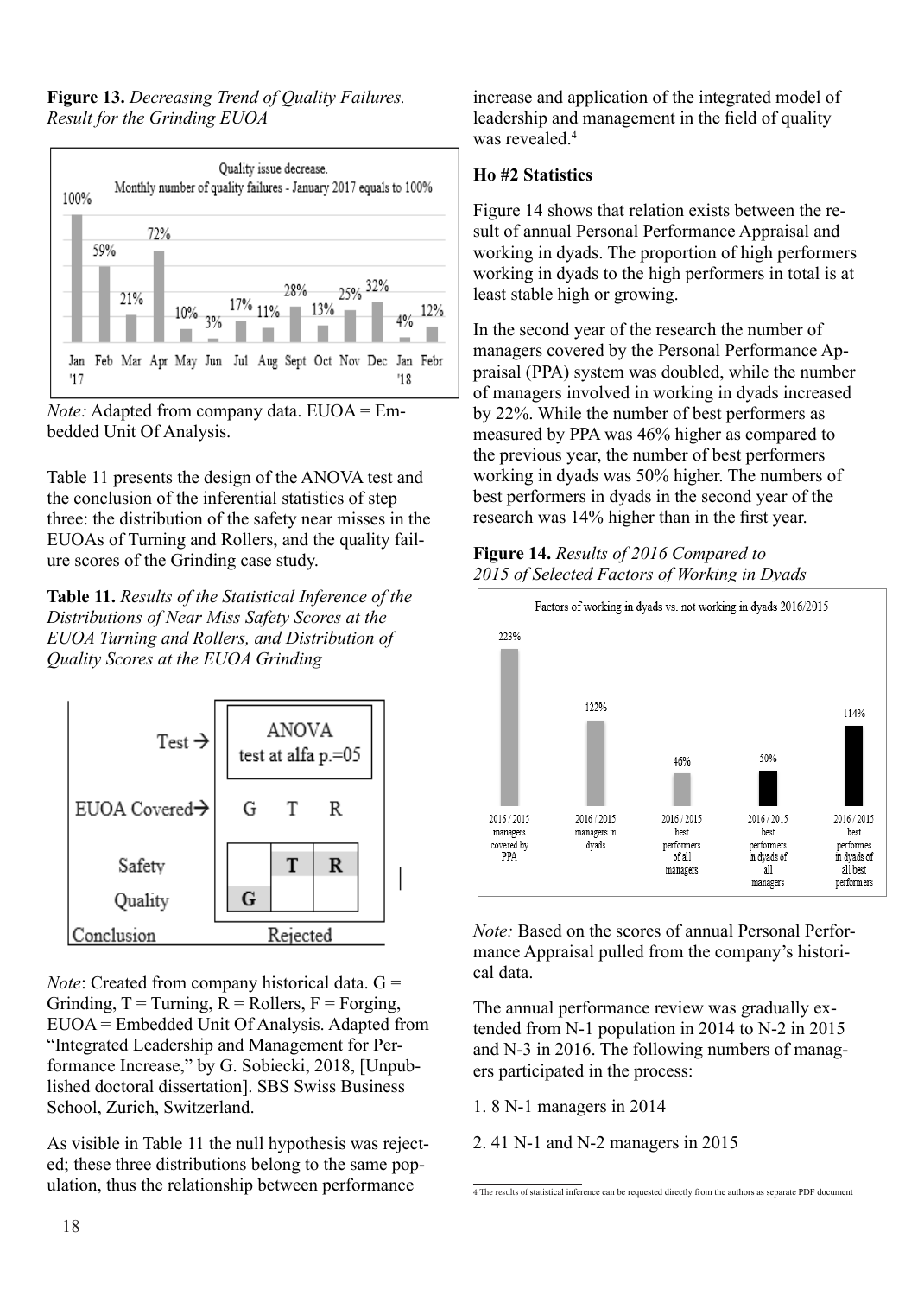3. 94 N-1, N-2, and N-3 managers in 2016.

To explore the null hypothesis Ho #2 the t-test was applied.<sup>5</sup>

The discussion concerning the test allows concluding that P value of two-tail statistical inference equals 0.07, which is larger than the rejection criteria of 0.05. The difference between the means of these two distributions is 5.7 %. The relationship between these two distributions is significant. The performance means (M= 4,21 and M=3.96) are close, (*t*)  $[135] = 1,8171 \le \text{crit} = 1,977, \text{ p} > 0.05$ .

Therefore, the application of integrated leadership and management in 2015 and in 2016 returns a similar influence on employees' performance. This leads to a conclusion that there is a relationship between the application of integrated leadership and management and the performance level of the dyads.

# **Ho #3 Statistics**

# **Research Program Description**

Questionnaires were administered to the population of managers of four production departments and twelve supporting/functional departments. The horizontal leadership questionnaire was tested for validity and reliability (Cronbach- alfa test) in the Turning department. The population of the Turning department was excluded from further research.

**Table 12.** *The Rate of Returned Horizontal Leadership Questionnaires*

|   |                               | $N-1$ | $N-2$ | N-3 | Total |
|---|-------------------------------|-------|-------|-----|-------|
|   | Administered                  | 12    | 31    | 45  | 88    |
| o | Returned                      | 10    | 30    | 36  | 76    |
| 2 | Rate returned                 | 83%   | 97%   | 80% | 86%   |
|   | Not qualified                 |       |       |     |       |
| 4 | (errors, not fully<br>filled) |       | 2     |     |       |
|   | Qualified                     | 10    | 28    | 33  | 71    |
| 6 | Rate qualified                | 83%   | 90%   | 73% | 80%   |

Adapted from historical company data.

# *Results of Descriptive Statistics. Performance of Horizontal Leadership*

The results of the questionnaire (Figure 15) of N-2 and N-3 managers were higher than the results of N-1 managers, from 1.80 in Courage to lead to 1.22 in Respect. Authors propose the possible conclusion that the more stable the exposure to the integrated leadership and management, the higher the scores of

5,6 The results of the statistical inference can be requested directly from the authors as separate PDF document

the horizontal leadership. Managers of N-2 and N-3 levels practiced horizontal leadership in the more stable context than their supervisors (N-1), as the fluctuations they experienced were lower (10% vs. 4% vs. 50% respectively, Figure 15).

| Figure 15. Horizontal Leadership Questionnaire's |  |
|--------------------------------------------------|--|
| Scores of Always and Often and Fluctuations      |  |



*Note:* Created from company's historical data. Adapted from "Integrated Leadership and Management for Performance Increase," by G. Sobiecki, 2018, [Unpublished doctoral dissertation]. SBS Swiss Business School, Zurich, Switzerland.

## *Conclusion of the Chi-Square Test of the Horizontal Leadership*

**T**he chi-square test had been chosen to examine the non-parametric distribution, especially in case of a new theory to be checked. (Spatz, 2011).

 The value of the chi-square calculated of 4. 1455 is lower than 18.307 found in Table E (Spatz, 2011, p.393). According to Spatz, "to be significant, the X2 obtained from the data must be equal or greater than [emphasized by Spatz] the value shown in the table", (2011, p.393).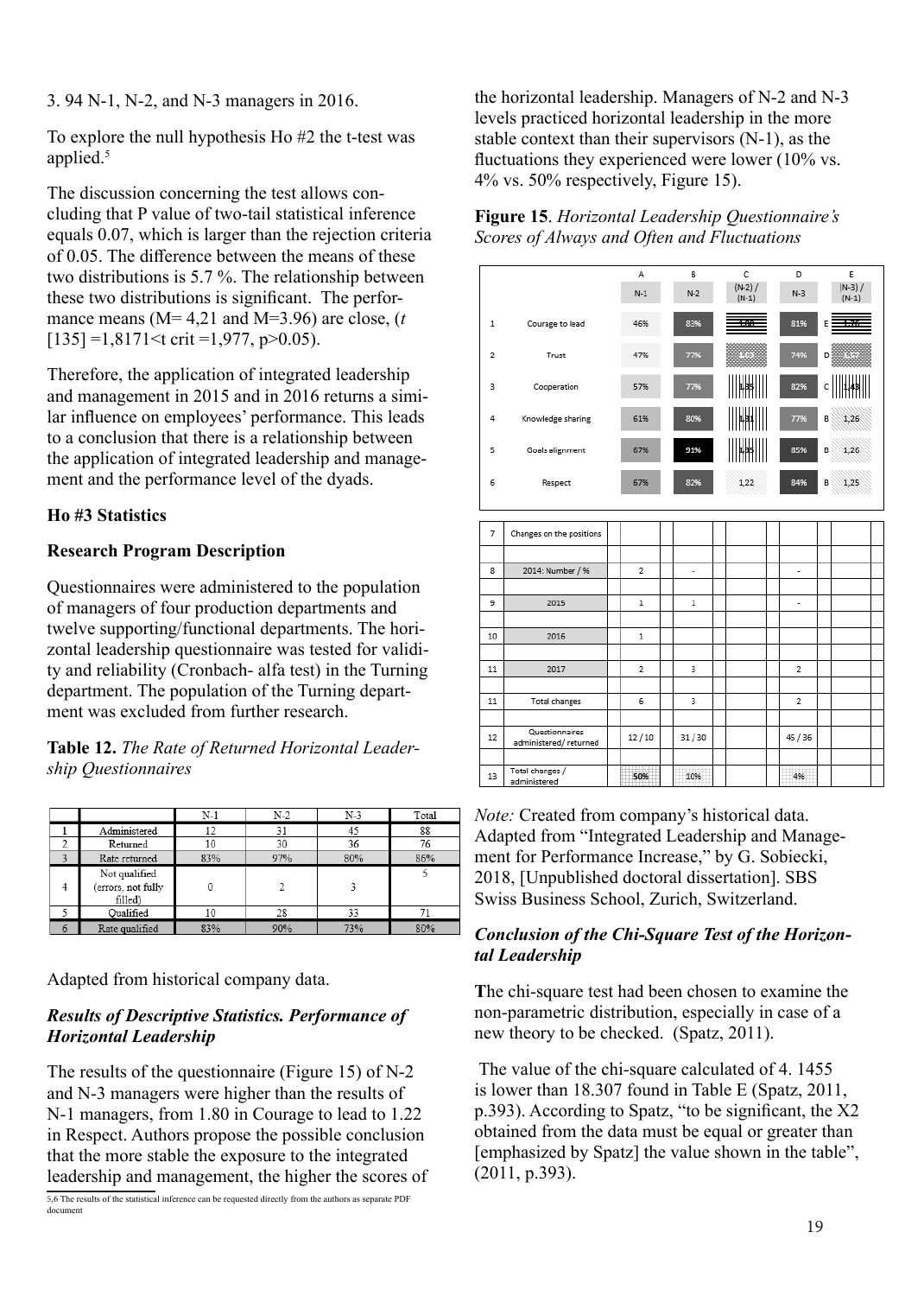Therefore the null hypothesis Ho #3 must be rejected. The only hypothesis that is left is the alternative hypothesis Ha .

The relationship between the horizontal leadership level measured by the questionnaire scores and the application of integrated leadership and management was confirmed and it is not accidental due to the probability of  $p = 0.05$ 

# **Conclusions, Recipients of this Article, and Future Research.**

The aim of this research was to check how the implementation of the integrated model of leadership and management influences performance increase. To achieve this aim authors built the model of integrated leadership and management with seven tools (Table 3), applied the tools of the model at a real factory in a three-year longitudinal research from 2014-2017, and tested statistical relations between the application of the model and the actual performance increase.

Three performance fields chosen for the research were: safety at work, working in two-members teams – dyads, and application of horizontal leadership. This choice was driven by the need to address the genuine performance gaps of the research company: an excessive number of accidents at work, a low level of cooperation between peers, and the absence of cooperation among teams across boundaries of organizational departments.

The actual number of accidents at work dropped by 40% in the three-year period of the longitudinal research due to implementation of the safety management process, which aimed to continuously collect reports of accidents - near misses from the production staff. The 1750 near misses reported by 460 operators of four production departments allowed for eliminating the root causes. Application of the ANOVA test and several t-tests proved that the distribution of near miss scores of all four departments belong to the same population.

 Seventy managers working in dyads achieved higher scores on the annual performance appraisal in two consecutive years as compared to the scores of their 100 peers not working in dyads. By application of the t-test it was revealed that the two distributions of annual performance scores in 2015 and 2016 of the dyads-members statistically belong to the same population.

The scores of the Horizontal Leadership questionnaire returned from 71 managers revealed that the personnel permanence (low fluctuation) at the managerial positions results in better practice of horizontal leadership behaviors amongst various management teams. The chi-square test applied to check the stability of the distribution scores of the questionnaire confirms the findings.

There are two groups of recipients of this research: managers, and researchers in the field of applied business. The authors of this article intended to provide the business management professionals with practical tools, enabling them to improve performance by implementing the integrated leadership and management model, and the researchers with an area worth further investigation.

For the managers the authors propose the following conclusions:

1. Managers who face the challenges of performance increase could use the model of integrated leadership and management in daily practices, introducing the full model and focusing on applying selected tools, most relevant to their specific needs. This research was responding to the intention and the objectives of the case study company to increase performance in work safety, cooperation between individual managers, and cooperation among teams.

2. It was revealed statistically that there is a relationship between the application of the integrated model of leadership and management and performance improvement, though the research has been made in a stable context (Figure 11), i.e. in a defined area of business (e.g. safety and quality processes in the case study company) with invariable contextual dimensions.

3. In case of an unstable context (Table 10) the relationship between the application of the integrated model of leadership and management and performance increase was also found. Alternations in th context, e.g. replacing management staff, revealed that performance improvements still take place although with a lower probability, as in case of the Forging department during the safety process implementation (Table 10), or the performance level can be lower as in N-1 group during the horizontal leadership implementation (Figure 15).

For the fellow researchers the authors revealed a research gap (Table 2), built a research model of integrated leadership and management with seven tools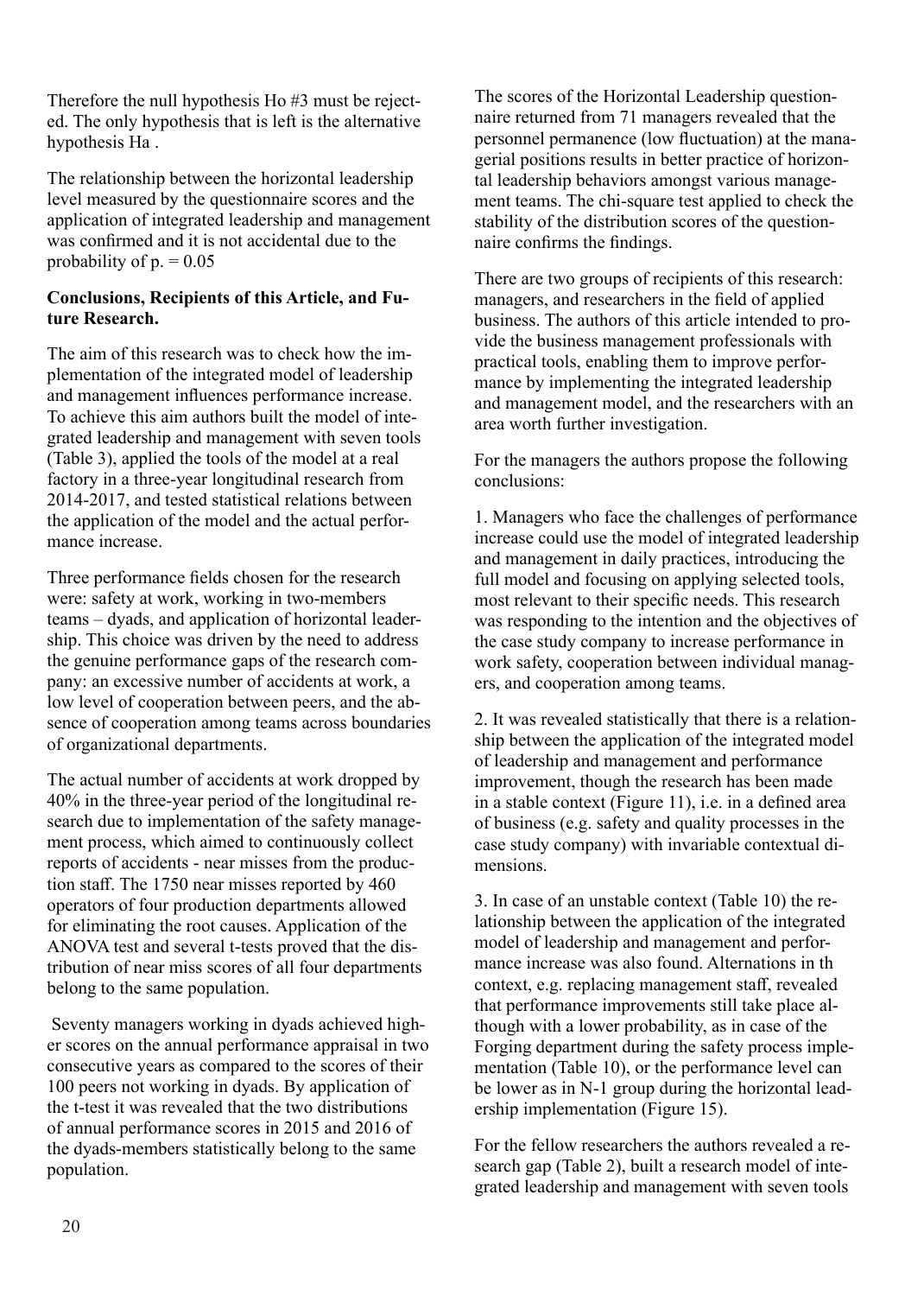(Table 3) and tested it in a genuine company to close its performance deficits. Although the authors managed to achieve their own research goals, research continuity is needed to fill in the research gap with results of explorations of the influence of the remaining set of tools of the integrated model of leadership and management on performance increase.

It will be interesting to assess the effectiveness of the integrated model of leadership and management in the research design of multiple cases crossed with embedded multiple-unit of analysis (Figure 8), for example in several companies of various profiles in one country to compare the results among industries in a homogenous culture background, or in companies of the same industry branch in various countries to compare the results among different cultures.

#### **References**

- Anicich, E. M., Swaab, R. I., & Galinsky, A. D*.*  (2015) Hierarchical cultural values predict success and mortality in high-stakes teams. *Proceedings of the National Academy of Sciences of the United States of America.*  http://www.pnas.org/content/112/5/1338. full.pdf. Tables and Appendix information http://www.pnas.org/content/suppl/2015/01/15/1408800112.DCSupplemental
- Beer, M., & Nohria, N. (2000). *Breaking the code of change.* Harvard Business School Press.
- Badaracco, J.L. (2001, September). We don't need another hero. H*arvard Business Review.* Retrieved from https://hbr.org/download/subscriber/reprint/R0108H-PDF-ENG
- Blake, R.R., Mouton, J.S., Barnes, L.B., & Greiner, L.E. (1964). Breakthrough in Organization Development. *Harvard Business Review, November 1964.* Retrieved from https:// hbr.org/1964/11/breakthrough-in-organization-development on 22.07.2020
- Castro de Almeida Cunha, C. J., Gunter, H.F., Gramkow, F.B., & Zoucas, A. C. (2015). Leadership and complexity: A bibliometric study. *Business and Management Review II* (4). http://www.businessjournalz.org/Brazil%20 Special%20Edition/SI%20May,%202015/ BMR(00466)-V4-N12-May-2015-SI-VII-54. pdf
- Deming, E. (2018). PDCA cycle. Edward Deming Institute. https://deming.org/explore/p-d-s-a.
- Drucker, P.F. (2010, March). *The practice of management.* (Kindle). HarperCollins e-books.
- Fernandez, S., Cho, Y. J., & Perry, J.L. (2010). Exploring the link between integrated leadership and public sector performance. *The Leadership Quarterly, 21(*2), 308-323. https://doi.org/10.1016/j.leaqua.2010.01.009 Retrieved from: https:// www.google.com/url?sa=t&rct=j&q=&esrc=s&source=web&cd=&ved=2ahUKEwjF\_u\_AmeHqAhXM0KQKHZ\_\_AAoQFjA-CegQIAxAB&url=https%3A%2F%2Ffiles. transtutors.com%2Fcdn%2Fuploadassignments%2F2303285\_1\_integrated-leader. pdf&usg=AOvVaw1EY1FuM8\_0oweMltzS65Zp
- Hamel, G., & Breen, B. (2007). T*he future of management.* Harvard Business Press.
- Haskel, J., & Westlake, S. (2018) . *Capitalism without capital. The rise of the intangible economy.* Princeton University Press.
- Heinrich, H. W. (1931). *Industrial accident prevention: A scientific approach.* McGraw-Hill.
- Keller, S., & Price, C. (2011). *Beyond performance. How great organizations build ultimate competitive advantage.* John Wiley & Sons.
- Kim, W.C., & Mauborgne, R. (2015). *Blue ocean strategy. How to create uncontested market space and make the competition irrelevant.* Harvard Business School Publishing Corporation.
- Kouzes, J.M., & Posner, B.Z. (2002). *Leadership challenge* (3rd ed.). Josseay and Bass.
- Mintzberg, H. (2013). Si*mply managing. What managers do and can do better.* (Kindle) Harlow Financial Times Publishing.
- Northouse, P. (2004). *Leadership theory and practice.* Sage Publications Inc.
- Pearce, C. L., & Conger, J. A., (2003). Sh*ared leadership. Reframing the hows and whys of leadership.* Sage Publications, Inc.